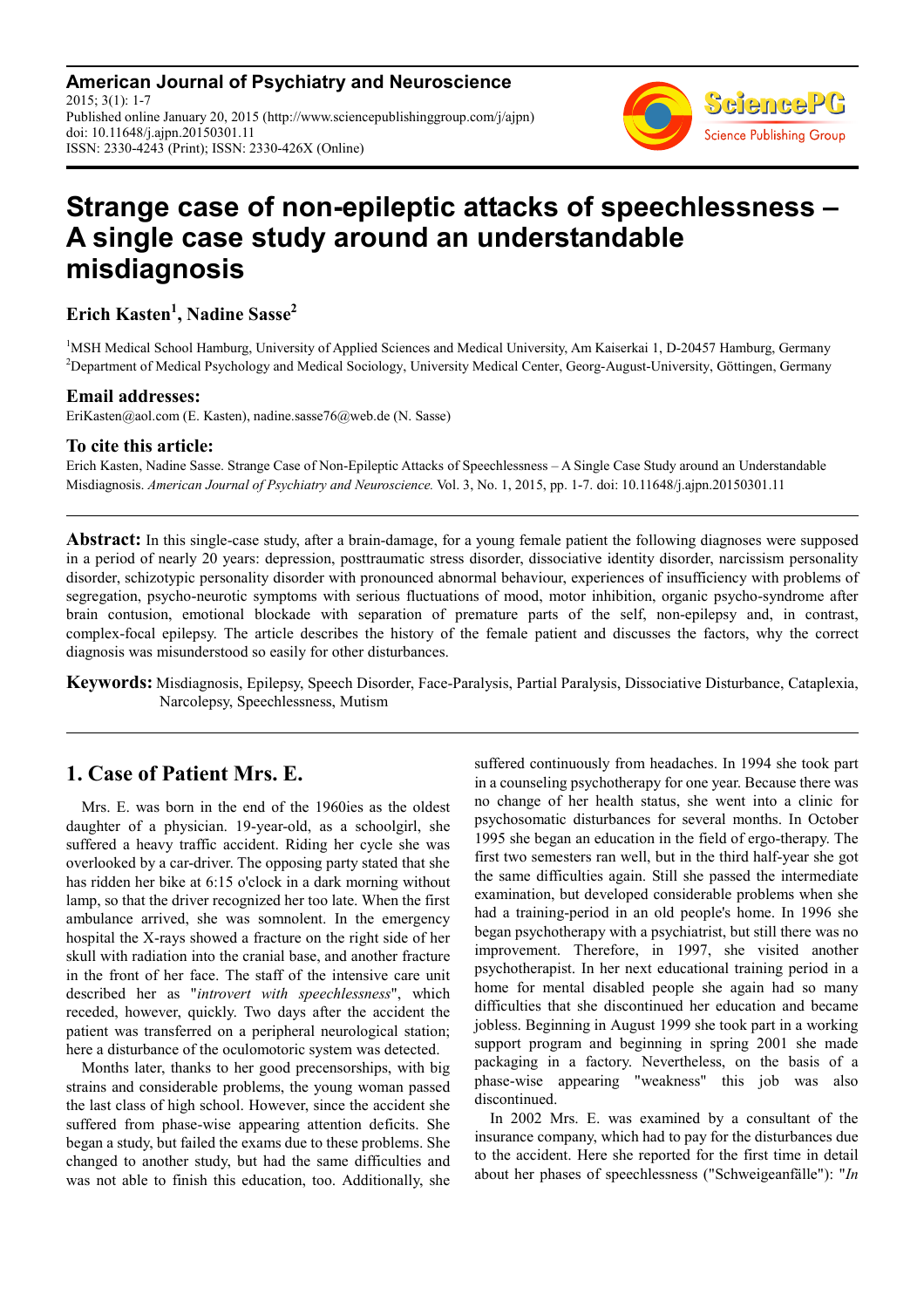*addition I have these attacks... starts with the fact that the vocal lips cramp, and if it becomes bad, I've convulsions from my head down to the feet... In the beginning I'm absolutely unable to express myself, I can write, but I had to write with the left hand during such attacks, although I'm right-handed normally. In addition, in this state my eyes do not react anymore."* She claimed to have clear consciousness during these attacks and to remember exactly what happened*. "Sometimes I have a pause for months, and sometimes it happened twice in a psychotherapeutic meeting."* In particular when in the psychotherapeutic sessions mental excitement occurred, she suddenly was unable to express herself and she was unable to write with her right hand, however, she was always in a state of clear consciousness.

Most of the neurological investigations of the health insurance physician were without findings; in the EEG (electro encephalography) remarkable disturbances of the left and right frontal lobe with prolongation into the temporal lobe were found. The findings showed monomorphic, rhythmic wave forms. But typical epileptic potentials (i.e. sharp-slow-wave-combinations or spike-waves) were not seen. In spite of these negative results, the insurance-company physician still uttered the suspicion of complex focal epileptic attacks and demanded a clarification in a special hospital.

In autumn 2002, Mrs. E. went into a clinic for epilepsy. An MRT proved "*large post-traumatic changes in the right temporal lobe"*, nevertheless, the EEG was without conspicuities. With photo stimulation, hyperventilation and various other charges no epileptic attacks were released and no seizure-typical EEG-waves were found. However, the phases of speechlessness were also observed several times in this hospital. The final report said:" *The patient got several times the attacks of speechlessness. Then she was quiet, looked absent, had tears on her face, showed no reaction, however, could write something, but not immediately. A video recording of these states was shown to the patient. She believed to have the tears due to a pressure in her head, which has to go out. In addition she said to have during the attack the feeling that movements were much larger than in reality. She noted on the video also a big stiffness, which corresponds to her subjective feelings ("expressionless, stony"). (...) She wished in such states that people stayed with her, and did not leave her, otherwise she got panic. (...) Sometimes these disturbances appeared every week. In psychotherapeutic sessions she recognized these states several times. Alone at home, she had no need to speak and she believed that she possibly would not note these states of speechlessness. These states also appeared in an office and on a wedding-party. (...) She was not able to tell releasing factors properly. She had the impression that these states were released by charges, however, she was not able to say what was incriminating in a wedding party. (...) Problematical for the patient were the tiredness and exhaustion, both prevented normal activities."* 

In the end, the conclusion of the epilepsy clinic was that the observed states were not considered as epileptic, but rather more as psychological problems. The disturbance of the patient was classified as dissociative within the scope of a

postal-traumatic syndrome. In the opinion of the experts, the patient suffered from an "*emotional blockade with splitting of immature parts of the self*".

To tell a long story short, the number of different diagnoses which were made for Mrs. E. is impressive. In 1994 a clinic came to the judgment "*experiences of insufficiency with problems of separation"*; in 1988 a private clinic for psychogenetic disturbances spoke of a "*depressive syndrome*", the disturbance was classified as exclusive mental generated, without any connections to the brain injury. An occupational-medicine physician diagnosed her in 1998 as a "*schizotypic personality disorder with distinctive behavioral conspicuities*". In 2001 wrote a psychotherapist: "*psychoneurotic symptoms with serious mood variations and motor blockades*". In 2001 a neurologist expressed the supposition of a "*narcissistic disturbance*". Another neurologist meant more carefully: "*the described states / attacks are not unequivocal to assign*". A special hospital for epilepsy came to the diagnoses: "*1. post-traumatic stress disorder, 2. brain-organic psycho-syndrome after brain trauma, 3. no epilepsy*".

Once the possibility of an epilepsy was denied unambiguously, the insurance-company physician came to the conclusion that the symptoms of the patient must be caused, hence, purely mental and not as a result of the accident. The responsible insurance company joined this diagnosis joyful and refused to pay any further claims of Mrs. E.

In summer 2003, on account of this diagnosis, the patient came to a psychosomatic clinic and received again a 6-week stationary psychotherapy. In August 2004 she was accommodated in a workshop for disabled persons; here the attacks appeared nearly every day. Typical triggers were restlessness, loud noises and *"swarm"* of too many people. Hence, in December 2004 she visited another neurologist. This physician diagnosed complex focal seizures and described the anti-epileptic medication Carbamazepin. Taking this medication, the attacks decreased considerably.

As astonishingly as this cornucopia of different diagnoses, were the results of the psychological examinations, found in different institutions. These reached from massive mental restrictions up to high-level talented. An investigation made in 1998 by an employment agency came to the result that Mrs. E. was not able to concentrate for a minimum of three hours and therefore she was not able to work in an occupation on the free job market. In contrast, data of a working support program, carried out in 1999, proved a high-level talent, the power of logical thinking was in the area of an IQ of more than 130. In contrast to this result, an intensive investigation in the Psychological Institute of a University Hospital showed absolutely no high-level talent, but a rather average IQ. Still, at the same time, massive concentration deficits were ascertained. Later a neuropsychologist confirmed these deficits, but only in lighter form. On the other hand, even the psychologists from the University attested massive deficits of the concentration ability.

On account of these inconsistent data the patient was send to the first-author of this article. The 30 year old woman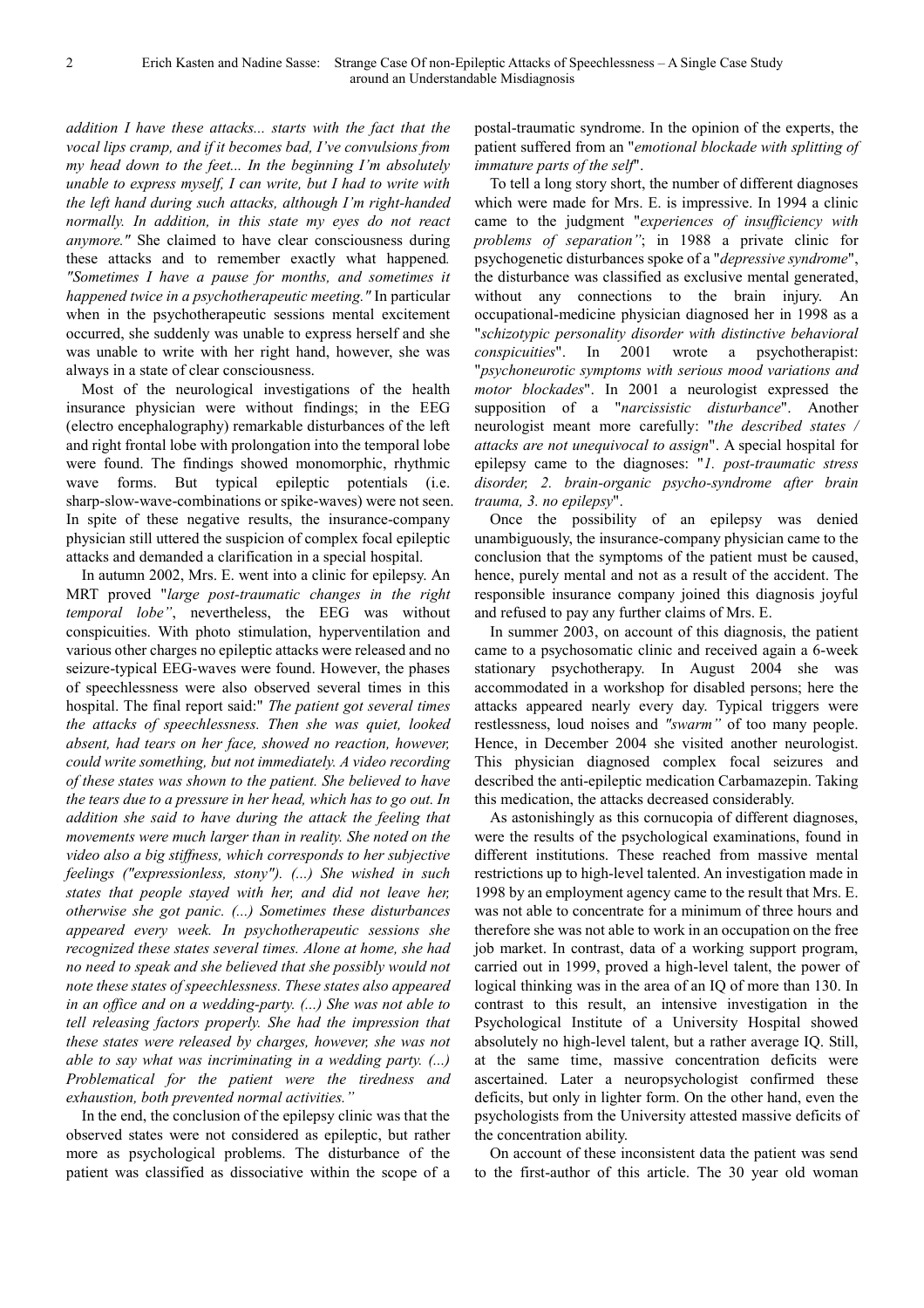reported here spontaneously that she sometimes had *"cramps"* in such a manner that she was unable to bring out any sentence. Moreover, she said, she sometimes had the feeling, the right leg sinks into the ground, on other days she had the feeling of floating. Test-psychologically no special conspicuities appeared at first. In the very difficult and lengthy "Learning and Memory Test" (LGT-3 of Bäumler, 1974), she produced good results. As well good results (between 6 and 9 Stanine values) were achieved in a difficult general office-working test (ABAT-R [31]). On the base of these test results the suspicion of a concentration weakness was not confirmed.

Absolutely unexpected the rather easy concentration test "d2" [9], then was broken off, because the patient was suddenly complete cognitive blocked and was not able to continue this test. Her efficiency seemed to depend extremely strong on her momentary constitution, what explained the discrepant results of the previous tests.

On account of the suspicion of a psychic disturbance which could have caused this blockade, a personality test (Freiburger Personality Inventory, FPI-R [18]) was performed. The results gave no explanations for her state; Mrs. E. was neither depressive nor mental extremely unstable.

Because the patient lived alone and had no partner, it was spoken about her psychosocial situation. On this occasion, it came to an astonishing change of her behavior. Mrs. E. became suddenly absolutely stiff and reacted no more. The situation was something uncanny, she seemed as if she wants to say something, but was absolutely unable to bring it out. The author asked her, whether she was not able to speak? Then, after some minutes, with infinite effort, she took with her left hand a pencil and wrote*: "YES"* on a piece of paper. Then the author asked her, if this condition goes away by itself or if he could do anything for her? As a result she laboriously wrote the text seen in Fig. 1. After about 10 min. the movement ability returned bit by bit, however, it lasted about 15-20 minutes, until the paralysis disappeared completely.



*Figure 1. Handwritten note of the patient; she could laboriously write during the attack with the left hand: "YES, needs often about*  $\pm 10$ *-20 min sometimes writing goes with left, later again right WRITING."*

At a later point of time Mrs. E. gave a document to the author, which contained a very detailed description of her

symptoms: "*In this text I want to describe more exactly one of my attacks of speechlessness. As far as I can remember, I have had the first attack in a psychosomatic clinic in summer 1994. They appear in very irregular time intervals, sometimes every week - sometimes several times in a week, sometimes I don't have a single one in months. Part of the experts classified these attacks as psychic. In the end of 1999 I had an attack in a "job- takeoff", here it was explained as a result of an excessive demand. On account of akinesia-like symptoms a disturbance of the Dopamine transmitter system was considered. (...) In December 2001, during an EEG investigation, an attack occurred, which clearly stood out in the EEG curves, but was not explained in detail. I noticed later there must have been an attack, because I felt so "mushy" in my brain. This day, when I wanted to buy something on the market, I was only capable to have conversation with sign-language, gesture and facial play. This non-talking-state is the only sure sign: Sentences can be formulated probably, but not pronounced. It was during the job-takeoff that the possibility of written notifications was discovered – depending on the strength of the akinesia, sooner or later, I'm capable to write - generally first with the wrong left hand."*

What is the true disorder of this patient?

#### **2. Discussion**

Already in 1771 the philosopher Mose Mendelsohn described this odd state with his own experiences. In his attacks he had complete consciousness, and was able to follow every thought with order and clearness, but he was incapable of all arbitrary movements, he was unable to move a limb, to give a sound or to open his eyes; and every effort to move was absolutely futile and increased only the adverse sensations which accompanied the state.

In 1877 the symptoms were described by Karl Friedrich Otto Westphal [56]. He reported a sudden loss of the muscular strength during a feeling of big joy. In 1880 Gélineau described two patients with sleeping attacks and phases of odd short paralyses, which he separated clearly from epileptic attacks. From the Greek words "narco" (sleep) and "lepsis" (attack) composed Gélineau the word "Narcolepsia" [19]. Löwenfeld (1902) called the muscle weakness, which is released from emotions and stands in narrow connection with the Narcolepsia, as "Cataplexia" [32]. Still, at first Dornblüth (1894) classified these states in his textbook of psychiatry as hysterical, but later, in 1927, he wrote: "*Cataplectic inhibition: Cataplexia, greek kataplêssô = knocking down, fright stiffness; bend of the legs in states of Narcolepsia.*" [15, 16]

From Daniel (1934) came the first comprehensive treatise about Narcolepsia. He defined this, in most cases chronically running illness, with four main symptoms: Cataplexia, sleeping paralyses, hypnagogíc hallucinations and day drowsiness [13]. In 1975 the disturbed night sleep was fixed as the fifth characteristic feature. For the first time, in 1935 Prinzmetal and Bloomberg [47] used amphetamines as therapy. In the end of the 1950s Methylphenidat (e.g. Ritalin) was used against Narcolepsia and antidepressants (e.g. Imipramin)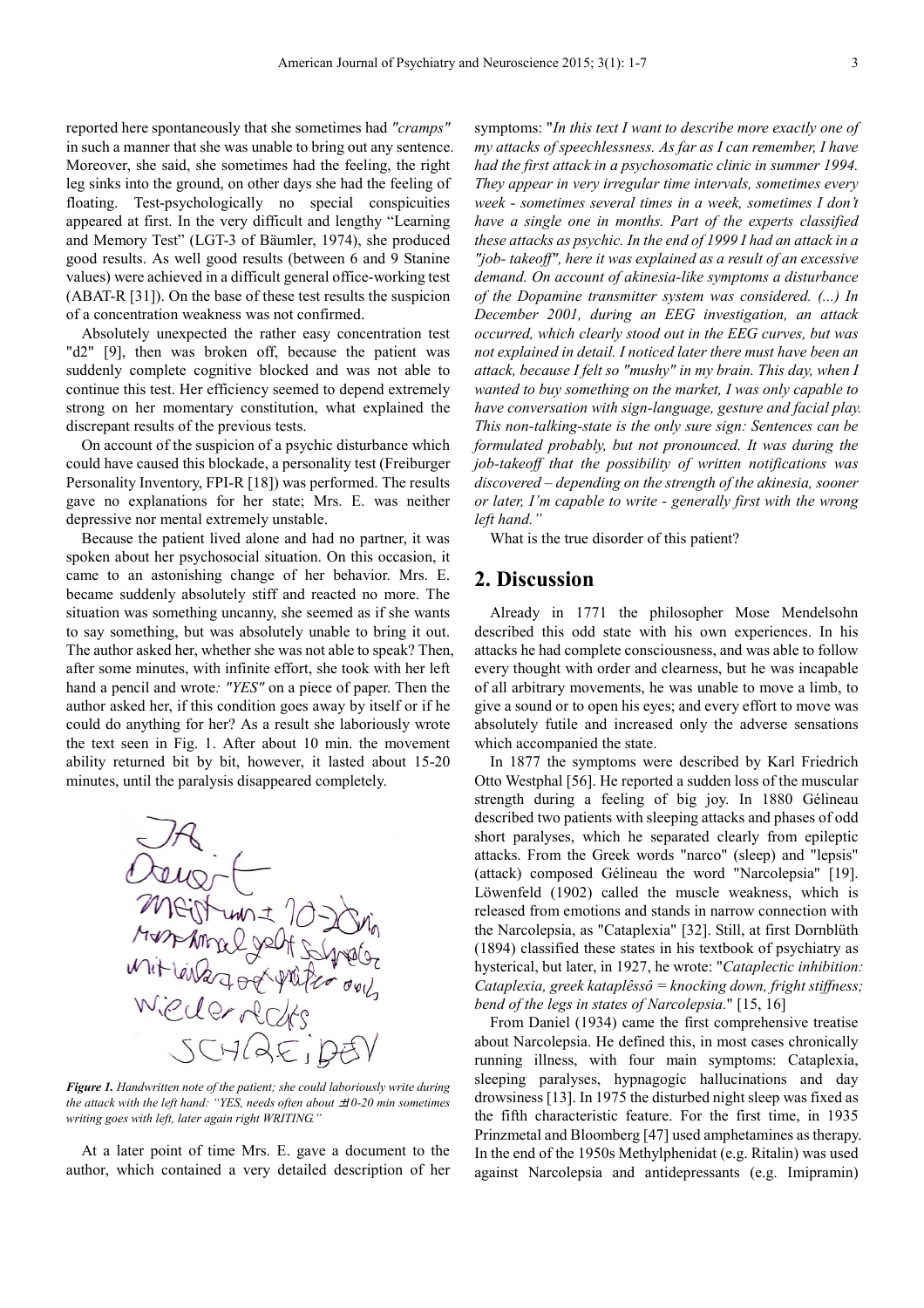against the states of Cataplexia. Bird (1960) proved that in narcoleptic patients the first REM sleep phase occurs much earlier and these patients fall asleep earlier than healthy subjects [55]. This result was proved with the Multiple-Sleep-Latency-Tests (MSLT): here, the patient is asked to lie down at 5 time points of a day for 20 minutes. In this test, patients with Narcolepsia fall asleep in less than eight minutes.

During sleep, even in the healthy person, a sleeping paralysis occurs, i.e. a loss of the tonus of the muscles. Otherwise, we would make all movements which we are dreaming. Simply explained, in Cataplexia this loss of tonus appears at an absolutely wrong point of time in the middle of a day. Sleep is not a passive state of the brain; it is actively generated by the change of levels of several neuronal transmitters. An essential role for the regulation of the sleep-awake state has, among others, Gamma-Amino-Butter-Acid, Acetylcholine, Norepinephrine, and Serotonine. Narcolepsia is a disturbance of the sleeping behavior, invincible for the affected person sleeping attacks emerge. This sleeping compulsion last between few minutes up to several hours and can appear several times a day. Sometimes hallucinations occur, for example the hypnagogic sleep-paralyses hallucination; here the patient sleeps, but has the illusion of clear consciousness, and is absolutely unable to move any limb [1, 2, 6, 24]. In Narcolepsia the day drowsiness is the most frequent sign. In particular monotonous activities lead easily to sleeping attacks. As a result of the tiredness the patients often show automatic behavior; they have no difficulties with routine works, but massive problems appear when confronted with new or changed duties. Another after-effect of the tiredness, particularly in long-standing Narcolepsia, is a deficit of concentration. A genetic disposition was described [37], so that also inheritance can play a role. Nevertheless, Narcolepsia can also appear as a result of brain injuries, hormonal illnesses, multiple sclerosis or dementia. Especially lesions of the diencephale brain area are suspicious [14].

Cataplexia, a typical accompanying symptom of Narcolepsia, is the term for the brief loss of the muscle tone. Cataplectic attacks often appear after strong emotions. Triggers are, e.g. fright, laughing, joy, surprise, but also sneezing, cough, orgasm etc. Strangely enough, negative feelings like grief or sorrow hardly lead to catapletic attacks [36]. In about 20% of the affected persons the paralyses emerges only unilateral. In some patients the whole skeletal musculature is concerned (generalized type), in others only single muscle groups are involved (focal type). In Mrs. E. a brief paralysis of the tongue with loss of the speech occurs, accompanied by an inability to move a hand or a leg (knee weakness) for a period between a few seconds up to several minutes. In a "status cataplecticus" several hours of motionless can appear. In heavy cases the person cannot use the legs and falls down. If only few muscle groups are concerned, the cataplectic attack is often hardly recognized by others and, under circumstances, not even by the affected person him- or herself [34, 35]. Only 5% of the patients have

more than four of such attacks per day. The patient described above, lived alone, was not employed and therefore the speechlessness struck her hardly, because she was able to think without any difficulties.

Nowadays, the global diagnosis "Narcolepsia" has been divided into three categories:

- Narcolepsia with Cataplexia ("classical Narcolepsia", about 80-90% of the affected persons),
- Narcolepsia without Cataplexy (mono-symptomatic Narkolepsie),
- Secondary Narcolepsia (symptomatically, e.g. with structural lesions of the hypothalamus or the upper brain trunk as a result of ischemia, tumor, cranial brain trauma).

Typical concomitants are deficits of attention and memory, automatic behavior, accidents due to tiredness or sleeping, depressions, headaches and changes of personality [53]. Depression and personality disorders are known as results of several kinds of brain damages; they can occur reactively, however, they can also be of brain-organic nature [27]. The first manifestation is found predominantly in the second decade of life; only about 20% of the affected persons develop the disturbance in the first ten years of life [20, 21, 22].

Because an attack often follows an affective situation, Cataplexia is often misdiagnosed as a dissociative syndrome and the patients were send into psychotherapeutic treatment [35]. Misleading is the fact that the paralysis always begins after strong emotions. Therefore it seems reasonable to accept a purely mental causing. In such a dissociative disturbance body-feelings, the control of body movements, recollections of the past and in some cases even the knowledge of one's identity are not represented in the own consciousness. Mental or physical functions were divided from the self, i.e. dissociated. These disturbances are released by traumatic events, e.g. by insoluble conflicts or intolerable relations to others. In the psychoanalytic terminology they are also called "conversion disturbances". Dissociative motor disturbances and sensory disturbances as well as apparently epileptic seizures are typical. Ebel and Algermissen [17] named as general signs of dissociative motor disturbances: Sudden beginning, spontaneous remission; inconsistent symptom presentation; multiple related (but incongruent) neurological symptoms; strong answer to placebo medication; increase of the disturbance due to attention from other people; decrease of the disturbance by distraction; remission under psychotherapy. As one can see, from these points only few apply to the case study described above.

Even more often is the confusion with epilepsy. Zeman reported in 2001 [58] three cases and MacLeod et al. [33] described five children, in which Cataplexia-attacks were mistaken as different forms of epileptic seizures. While Grand-Mal seizures came not into consideration here, Petit-Mal epilepsy can have considerable resemblances with an attack of Cataplexia.

However, according to the directives of the German Society for Neurology (http://www.dgn.org/108.0.html) still several other syndromes must exist: dissociative disturbances;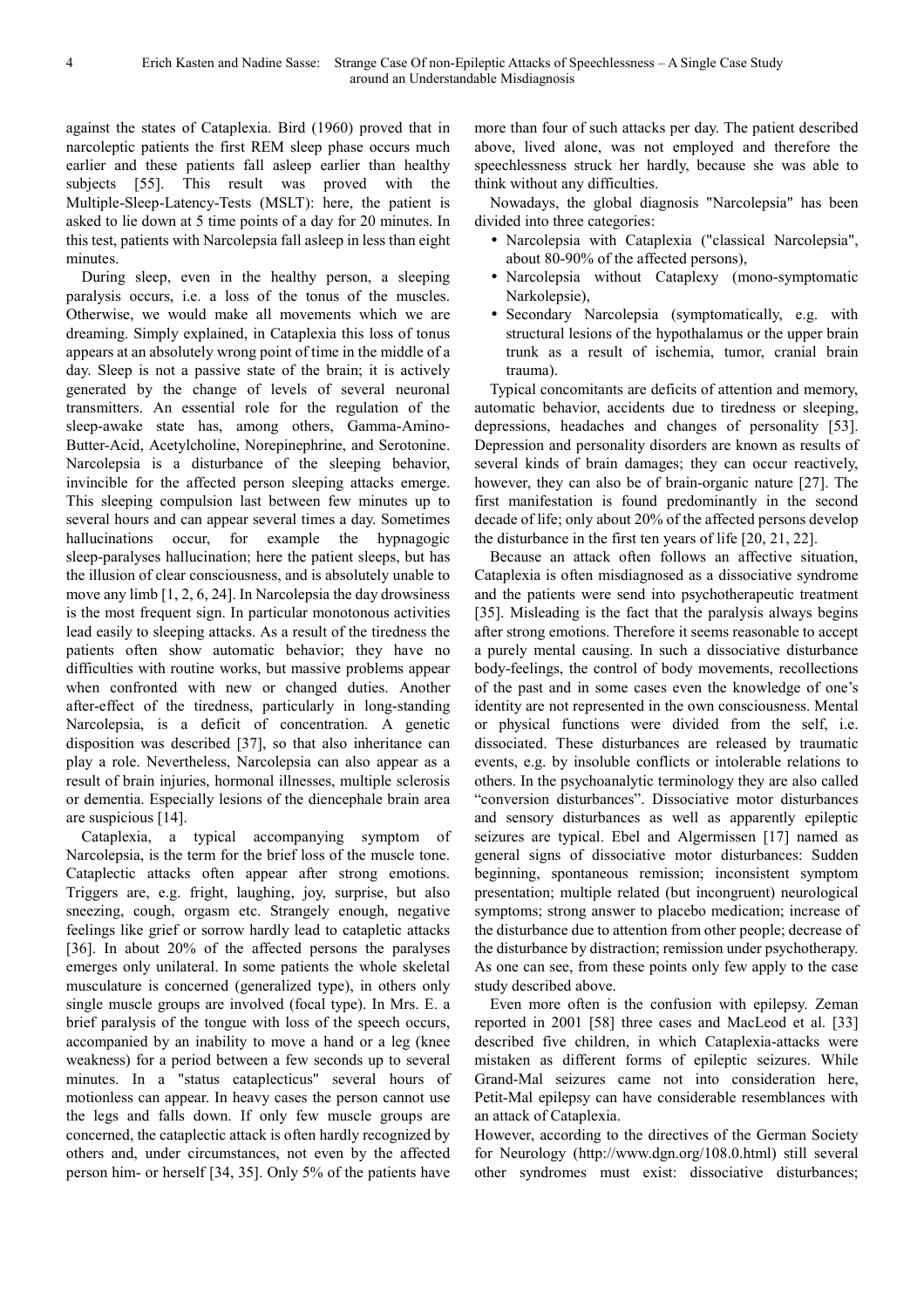epilepsy with atonic attacks without consciousness loss; myoclonia, sporadic sleeping paralysis (in otherwise healthy subjects); pseudo sleeping paralysis with depression (early morning "start difficulties"); neuro-muscle illnesses (e.g. periodical paralysis); syncopes (faint, e.g., cardiogene, vestibulare); orthostatic dysregulation (particularly in young people with dizziness and faint); transitoric ischaemic attacks (TIA).

Moreover, Cataplexia must be separated from the "emotion stupor" ("affect shock"). The latter can appear in an otherwise healthy subject as the result of serious emotions, in particular in the course of an extremely dangerous situation as for example a raid or a heavy accident. As one of the first, Bleuler [8] used this concept in connection with the reaction to strong astonishments in oligophrenic patients. It is more a mental solidification which is expressed than a state of complete immobility. Every now and then descriptions of traffic accidents are found, in which a pedestrian was solidified in a state of mental terror, in which the person was absolutely unable to react any more. In most cases, this emotional stupor occurs only once in a lifetime; in contrast an attack of Cataplexia appears often after very light affects, and recurs in irregular and mostly unpredictable intervals. In regard of cognitive thinking, patients in an attack of Cataplexia have clear consciousness, while in an emotion stupor the person is full of panic.

Often an EEG helps to exclude epilepsy; here especially a long-time EEG makes sense to prove a Narcolepsia. One the other hand, a clear diagnosis of Cataplexia with the help of an electro-encephalography is problematic. In 1962 Roth pointed out, that pathological changes of the EEG-stream often are not observed in a cataplectic attack [49]. In most cases narcoleptic attacks are characterized by the appearance of typical sleeping waves in the EEG. Often these are found in cataplectic attacks with loss of tonus and with sleeping paralysis, too. But on the other hand in an attack of Cataplexia the EEG can show absolutely normal waves [3, 10, 23].

What is the cause of Cataplexia? Whether Narcolepsia has a genetic basis is still unknown. Honda found in 1986 a correlation between Cataplexia and the histocompatibility leucocyte antigen HLA-DR-2. 98% of patients suffering from Narcolepsia bear a certain gene (HLA DRB1\*1501 or HLA DQB1\*0602) and first degree members of genetic-positive Narcolepsia-patients have a 40-fold raised risk [25]. On the other hand, 25-35% of the normal population has this gene without any pathological sleeping attacks [22, 40, 46]. Hence, one assumes that a part of the affected persons have a genetic disposition, but other additive releasing factors are necessary for an outbreak of this illness. In 1998 Sakurai et al. [50] discovered Orexine (Hyprocretin); at first it was supposed that this peptide deals with the regulation of hunger. With genetic manipulation, Chemelli et al. [12] bred a race of mice, which were unable to produce Orexine. Observations showed that these animals were overwhelmed again and again by brief paralyses, which were comparable with cataplectic attacks in humans. In a race of dogs often suffering from narkolepsia, Mignot [39] found a not-functional Orexine-receptor; though

the peptide was produced, it was not effective in the nerve cells. In human patients with Narcolepsia Lin et al. [30] and Siegel [52] proved that a decrease of nerve cells existed in the dorso-lateral hypothalamus, which is responsible for the production of Orexine. In those places where Hypocretin producing nervous fabric should be, in the Narcolepsia patients the scientists found only scar-tissue, while the neighboring Melatonin producing neurons were normal (Melatonin stands in narrow connection with sleep). Today the reduction of Orexine in the brain's liquor is valid as a sensitive proof for Narcolepsia [4, 28, 44, 48]. In addition, Narcolepsia-patients who do not suffer from Cataplexia regularly have a normal level of Hypocretine [45]. The results point out that Cataplexia is caused after a specific damage of Hypocretine producing areas of the brain. Indeed, Buskova et al. [11] ascertained in patients suffering from Narcolepsia and Cataplexia a significant reduction of hypothalamic grey substance.

Is there a treatment? In addition to psychotherapeutic advices (regular day routine, frequent quiescence, no luxuriant meals, avoidance of excitement, no consumption of alcohol) a treatment with medicaments is helpful. Often the sleeping compulsions can be avoided with amphetamines [41, 42, 43]. Antidepressants are recommended against Cataplexia, in particular trizyclic antidepressants (e.g., Imipramin and Clomipramin) which have mood-lightening and impulse-rising effects; also Natriumoxybat (Gamma-Hydroxybutteracid) is admitted. The application of Carbamazepin, which had been prescribed on account of the diagnosis of a focal-complex epilepsy in the above described female patient, is usually not recommended. Zeman [58] described a 41-year-old patient, here this drug showed no positive effects. Also Kobayashi et al. [29] had no luck with this drug. In contrast, Vaughn and D'Cruz [54] had a symptom reduction with Carbamzepine in a 51 year-old patient. Schenck et al. [51] reported positive effects in four of 33 patients with a related syndrome, the sleeping behavioral disorder. Billiard and Carlander [7] recommended the drug for patients suffering from hypersomnia. Carbamazepin, originally an anti epileptic drug, is used as a mood stabilizer in patients suffering from manic-depressive illnesses, if Lithium cannot be taken. Chemically it has certain resemblance with antidepressants. Possibly the effect in the case of the above described young women is based on the fact that the drug leads to a mental stabilization and strong emotions are reduced.

#### **3. Result for the Practice**

The misdiagnoses for a period of about 20 years in this case study are forgivable. Here, the attacks of speechlessness were the main symptom, while the narcoleptic tiredness was hardly mentioned by Mrs. E. Therefore the right diagnosis was difficulty. While the prevalence of narkolepsia lies in an area of 26 to 50 per 100,000 people [26], Cataplexia is far rarer. Even in most textbooks about sleep disorders Cataplexia is not mentioned [57].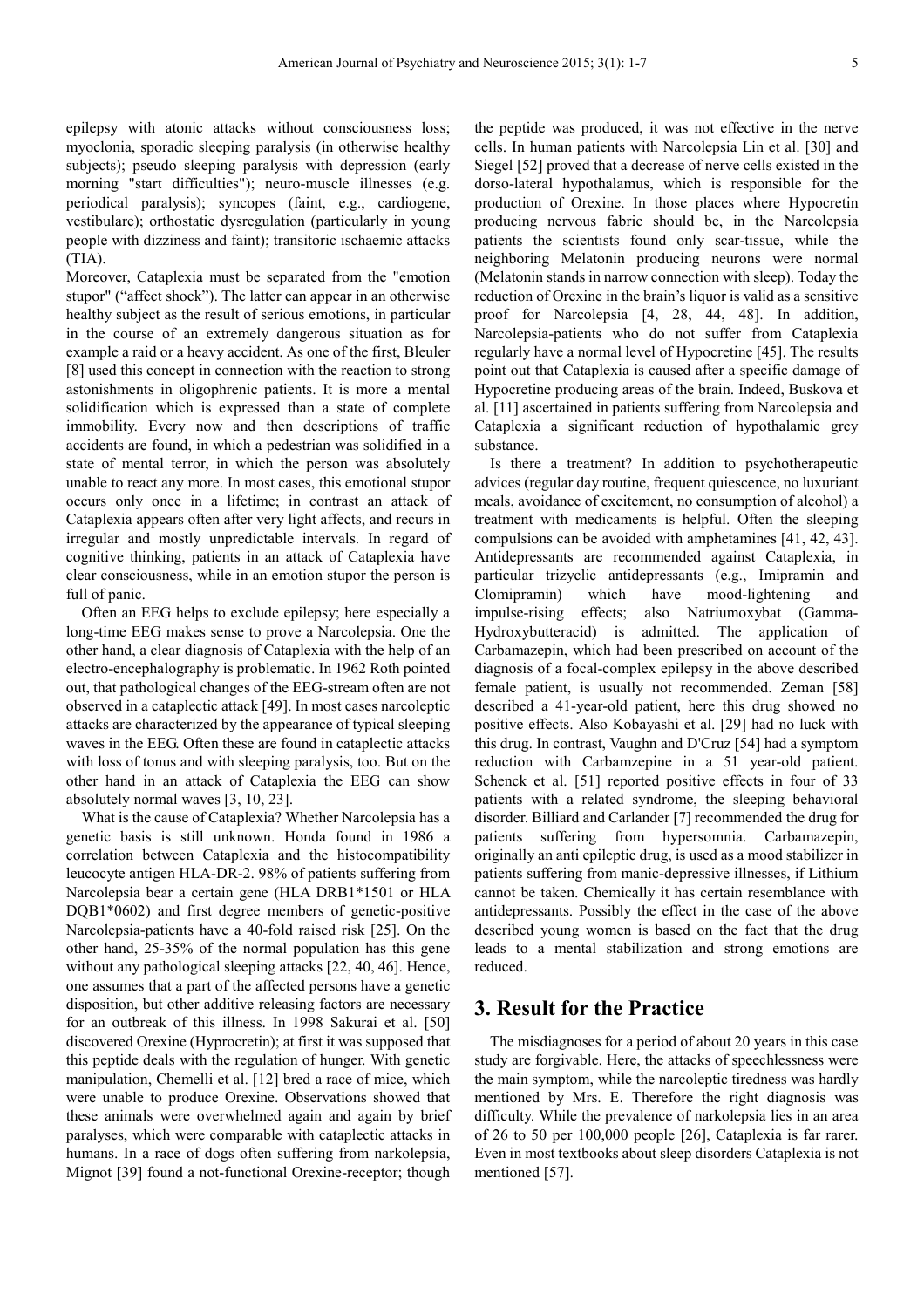### **Acknowledgement**

The authors thank Mrs. E. for her permission to publish her story here.

#### **References**

- [1] Aldrich M. Narcolepsy. Neurology 1992; 42(6): 34 43
- [2] Aldrich M. Diagnostic aspects of narcolepsy. Neurology 1998; 50 (1):  $2 - 7$
- [3] Alloway CE, Ogilvie RD, Shapiro CM. EEG spectral analysis of the sleep-onset period in narcoleptics and normal sleepers. Sleep. 1999; 22(2):191-203
- [4] Bassetti C, Gugger M, Bischof M, Mathis J, Sturzenegger C, Werth E, Radanov B, Ripley B, Nishino S, Mignot E. The narcoleptic borderland: a multimodal diagnostic approach including cerebrospinal fluid levels of hypocretin-1 (orexin A). Sleep Med. 2003; 4(1): 7-12.
- [5] Bäumler G. Lern- und Gedächtnistest LGT-3. Göttingen: Hogrefe, 1974.
- [6] Bierbrauer J, Heidenreich T Hilwerling L, von Nessen S, Fey P, Kögel P, Pflug B. Narkolepsie. Nervenarzt 2000; 71:807 – 812.
- [7] Billiard M, Carlander B. Troubles de l'éveil: première partie troubles primaires de l'éveil. Rev Neurol (Paris). 1998 Feb;154(2):111-29
- [8] Bleuler E.: Lehrbuch der Psychiatrie. Berlin: Springer-Verlag, 1916
- [9] Brickenkamp R. Test d2 Aufmerksamkeits-Belastungs-Test. Göttingen: Hogrefe, 1981
- [10] Broughton R, Low R, Valley V, Da Costa B, Liddiard S. Auditory evoked potentials compared to performance measures and EEG in assessing excessive daytime sleepiness in Narcolepsy-Cataplexia. Electroencephalogr Clin Neurophysiol. 1982 Nov;54(5):579-82
- [11] Buskova J, Vaneckova M, Sonka K, Seidl Z, Nevsimalova S. Reduced hypothalamic gray matter in Narcolepsy with Cataplexia. Neuro Endocrinol Lett. 2006; 27(6)
- [12] Chemelli RM, Willie JT, Sinton CM, Elmquist JK, Scammell T, Lee C, Richardson JA, Williams SC, Xiong Y, Kisanuki Y, Fitch TE, Nakazato M, Hammer RE, Saper CB, Yanagisawa M. Narcolepsy in orexin knockout mice: molecular genetics of sleep regulation. Cell 1999; 98(4): 437 - 451.
- [13] Daniels L. Narcolepsy. Medicine 1934; 13: 1 122
- [14] Dauvilliers Y, Baumann C, Maly F, Billiard M, Bassetti C. CSF hypocretin-1 levels in narcolepsy, Kleine-Levin syndrome, other hypersomnias and neurological conditions. J. Neurol. Neurosurg. and Psychiatry 2003; 74, 1667–1673.
- [15] Dornblüth O. Kompendium der Psychiatrie. Verlag Veit & Comp., 1894.
- [16] Dornblüth O. Klinisches Wörterbuch. 13. Aufl., 1927
- [17] Ebel H, Albermissen C. Psychogene Bewegungsstörungen. Psychoneuro 2005; 31: 388-391
- [18] Fahrenberg J, Hampel R, Selg H. Das Freiburger

Persönlichkeitsinventar – FPI-R. Göttingen: Hogrefe, 1983

- [19] Gelineau J. De la narcolepsie. Gazette des Hopitaux (Paris) 1880; 53: 626-628.
- [20] Guilleminault C, Brooks SN. Excessive daytime sleepiness: A challenge for the practising neurologist, Brain  $2001$ ;  $124(8)$ : 1482 - 1491
- [21] Guilleminault, C, Partinen M, Quera-Salva MA, Hayes B, Dement WC, Nino-Murcia G. Determinants of daytime sleepiness in obstructive sleep apnea. Chest 1988; 94: 32–37
- [22] Guilleminault C, Pelayo R. Narcolepsy in prepubertal children. Ann. Neurol. 1998; 43: 135–142.
- [23] Hadjiyannakis K, Ogilvie RD, Alloway CE, Shapiro C. FFT analysis of EEG during stage 2-to-REM transitions in narcoleptic patients and normal sleepers. Electroencephalogr Clin Neurophysiol. 1997 Nov;103(5):543-53
- [24] Hohagen F, Schönbrunn E. Die Narkolepsie und andere Formen der Hypersomnie. In: M. Berger (Hrsg.): Handbuch des normalen und gestörten Schlafs. Springer-Verlag, Berlin-Heidelberg-New York 1992.
- [25] Honda Y, Juji T, Matsuki K, Naohara T, Satake M, Inoko H, Someya T, Harada S, Doi Y. HLA-DR2 and Dw2 in narcolepsy and in other disorders of excessive somnolence without Cataplexia. Sleep. 1986; 9(1/2):133–142.
- [26] Hublin, C, Partinen M, Kaprio J, Koskenvuo M, Guilleminault C. Epidemiology of narcolepsy. Sleep 1994; 17: 7–12.
- [27] Kasten, E., Gothe, J. & Müller, I. (2003) Psychische Störungen nach Hirnschädigung. Psychomed 15/4, S. 214- 221
- [28] Khatami RY, Maret S, Werth E, Rétey J, Schmid D, Maly F, Bassetti C. A monozygotic twin pair concorsant for narcolepsy-Cataplexia without any detectable abnormality in the hypocretin (orexin) pathway. Lancet 2004; 363: 1199–1200.
- [29] Kobayashi Y, Miyamoto M, Miyamoto T, Yamazaki K, Hirata K, Kanbayashi T, Shimizu T. [Nacrolepsy manifesting initially as Cataplexia and sleep paralysis: usefulness of CSF hypocretin-1 examination for early diagnosis] Rinsho Shinkeigaku. 2002; 42(3): 233-236.
- [30] Lin L, Faraco J, Li R, Kadotani H, Rogers W, Lin X, Qiu X, de Jong PJ, Nishino S, Mignot E.The sleep disorder canine narcolepsy is caused by a mutation in the hypocretin (orexin) receptor 2 gene. Cell 1999; 98: 365-76
- [31] Linert GA, Schuler H. Revidierter Allgemeiner Büroarbeitestst – ABAT-R. Göttingen: Hogrefe, 1994.
- [32] Löwenfeld I. Über Narkolepsie. Münchner Medizinische Wochenschrift 1902; 49: 1041
- [33] Macleod S, Ferrie C, Zuberi SM. Symptoms of narcolepsy in children misinterpreted as epilepsy. Epileptic Disord. 2005 Mar;7(1):13-17
- [34] Mayer, G. Narkolepsie. Berlin: Blackwell, 2000.
- [35] Mayer G. Neurophysiologie der Cataplexie. Nervenarzt 2005; 76:1464–1469
- [36] Meier-Ewert K. Tagesschläfrigkeit. Ursachen, Differentialdiagnose, Therapie. Weinheim: VCH, Edition Medizin,1989.